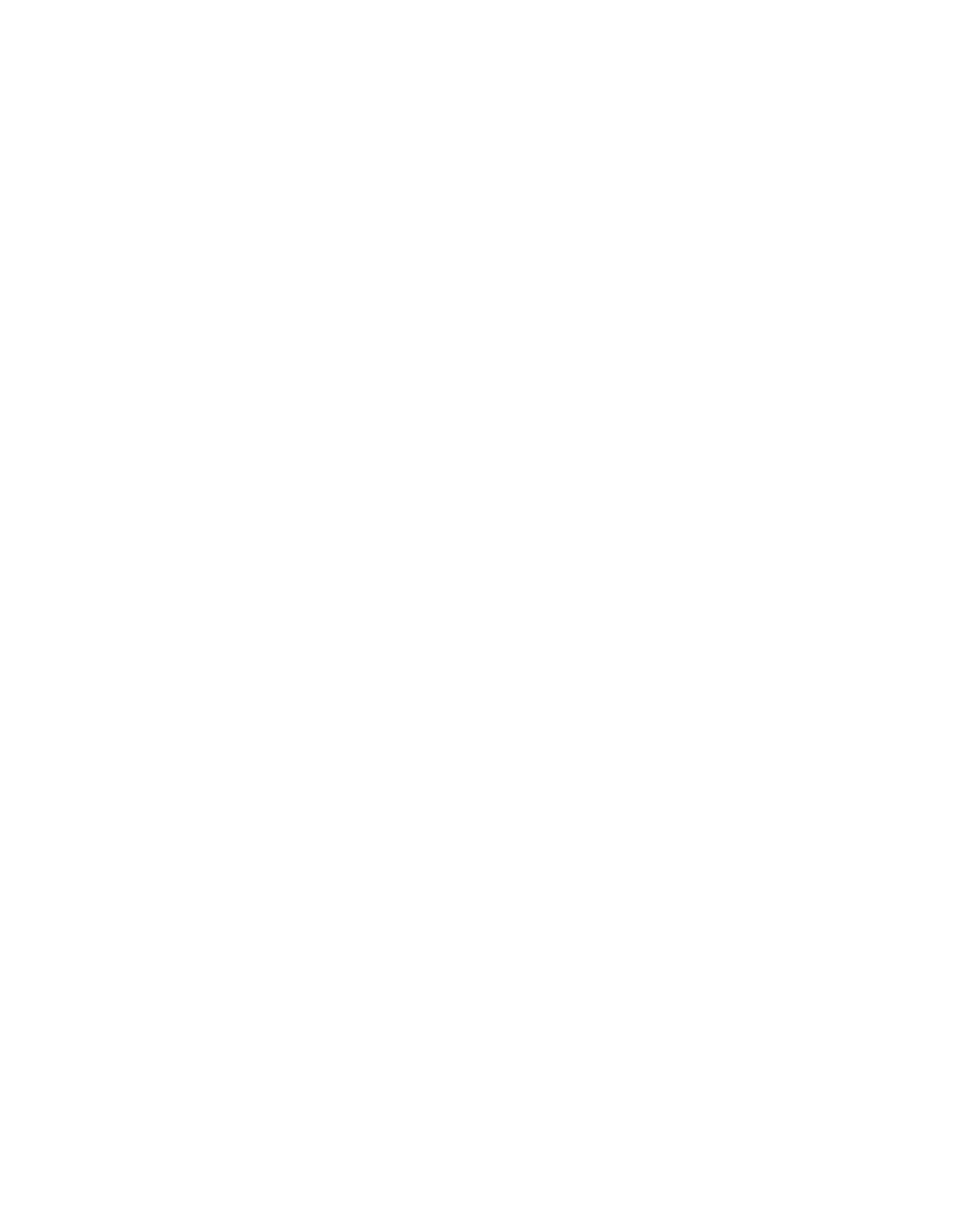# **Insert Figure 3.8-1. Existing Land Use**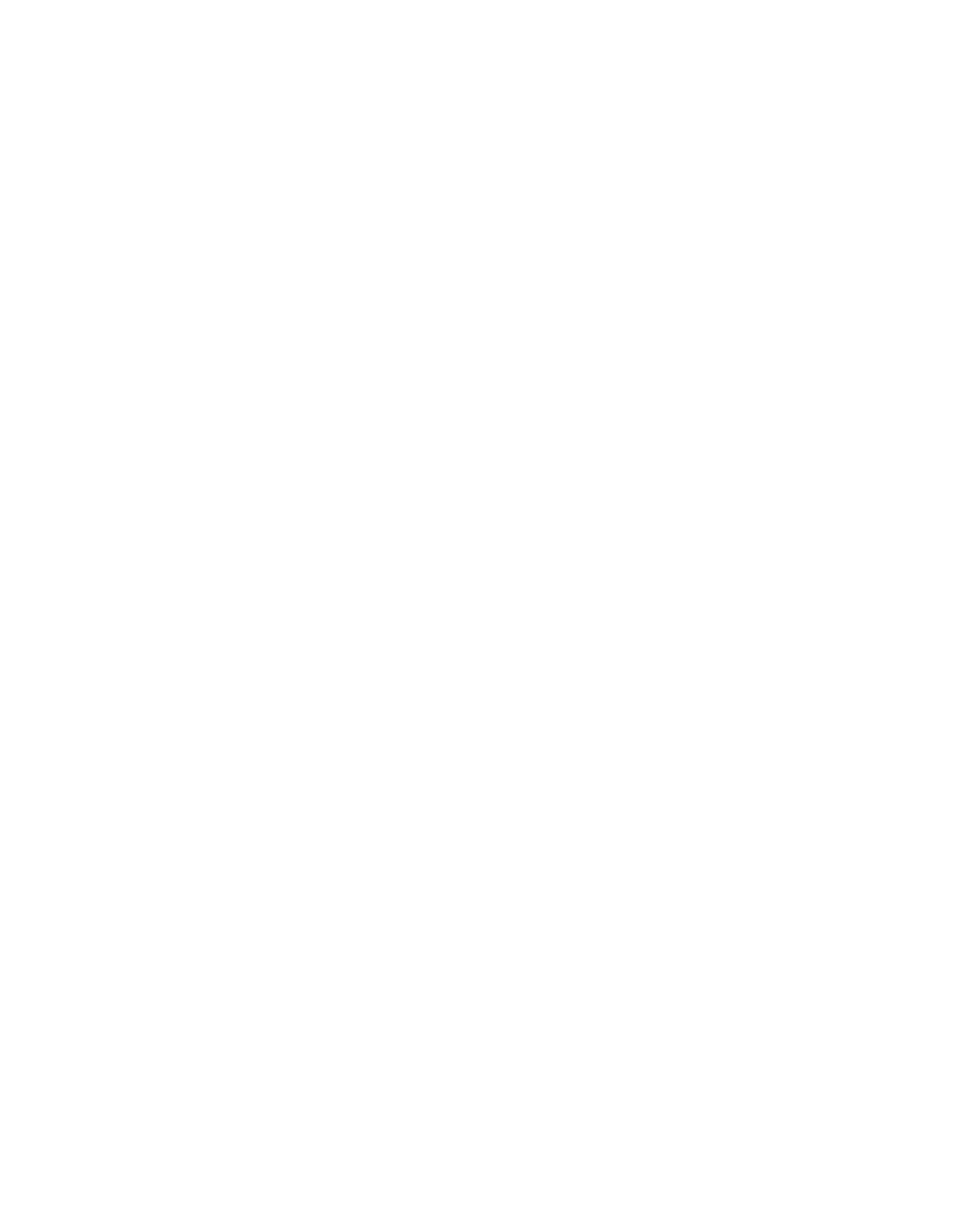#### *POTENTIAL IMPACTS DURING CONSTRUCTION*

Construction of the City Heights Planned Mixed-Use development would result in the conversion of 108 to 205 acres of vacant land to urban uses: residential, neighborhood commercial, parks, trails and public amenities (depending on the alternative selected for implementation). Construction of urban land uses and the associated infrastructure would occur in phases, in response to market demand. The physical impacts of site development are discussed under each elements of the natural and built environment in Draft EIS Chapter 3. The City's Capital Facilities Plans would be updated during the 6- to 12-year built-out of Alternative 1 or 2 in order to provide the necessary infrastructure to accommodate this and other anticipated growth. The County's Capital Facilities Plan would be updated during build-out of Alternative 3A or 3B, though some urban services (such as water distribution and treatment, and sewage collection and treatment) would not be available from the County.

## *POTENTIAL DEVELOPED-CONDITION IMPACTS*

A range of conceptual land use alternatives is being evaluated for development of the City Heights Mixed-Use development. These are described below. The number of dwelling units to be provided is estimated to range from 500 to 985, to accommodate a resident population of 1,150 to 2,207 persons (if fully occupied year-around).

|                                       | Alternative 1 <sup>a</sup><br><b>Preferred</b> | Alternative 2 <sup>a</sup><br><b>Reduced</b><br><b>Residential Density</b> | <b>Alternative 3A</b><br>Development in the<br><b>County under</b><br><b>Single Ownership</b> | <b>Alternative 3B</b><br>Development in the<br><b>County under</b><br><b>Multiple</b><br>Ownerships |
|---------------------------------------|------------------------------------------------|----------------------------------------------------------------------------|-----------------------------------------------------------------------------------------------|-----------------------------------------------------------------------------------------------------|
| <b>Total Dwelling Units</b>           | 985                                            | 875                                                                        | 875                                                                                           | 500                                                                                                 |
| Single-Family Detached                | 690                                            | 488                                                                        | 488                                                                                           | 500                                                                                                 |
| <b>Attached Dwelling Units</b>        | 295                                            | 383                                                                        | 383                                                                                           | 0                                                                                                   |
| Neighborhood Commercial               | $20,000$ sf                                    | $40,000$ sf                                                                | $40,000$ sf                                                                                   |                                                                                                     |
| Open Space and Parks                  | 155 acres                                      | $161 \text{ acres}^b$                                                      | $161 \text{ acres}^{\text{c}}$                                                                |                                                                                                     |
| Urban utilities/services              | Х                                              | X                                                                          |                                                                                               |                                                                                                     |
| Rural utilities/services <sup>d</sup> |                                                |                                                                            | X                                                                                             | X                                                                                                   |

| Table 3.8-1. Comparative land use data for the City Heights conceptual land use alternatives. |  |  |
|-----------------------------------------------------------------------------------------------|--|--|

<sup>a</sup> Under Alternative 1 or 2, the City Heights property would be annexed to the City of Cle Elum, and development would occur under the City's regulations and development standards to be negotiated through a Development Agreement between the City

and project proponent.<br><sup>b</sup> Under Alternative 2, there would be limited or no public amenities provided in open space and parks on the site.

<sup>c</sup> Under Alternative 3A, all open space would be unimproved.

<sup>d</sup> Until such time as the City specifies in the Capital Facilities Element of its Comprehensive Plan when and where urban services (such as water and sewer) will be available within the UGA, it cannot be assumed that the City could or would provide urban services to the 330 acres of City Heights under Alternative 3A or 3B if this area were to remain outside the City limits.

*Alternative 1 – Preferred*. The preferred conceptual land use plan (Alternative 1) for the City Heights project shows a mix of residential densities ranging from 5 to 9 dwelling units per acre. This alternative would be developed in accordance with development standards and mitigation requirements to be specified in a negotiated Development Agreement between the City and the project proponent. A total of 985 dwelling units are shown. Approximately 20,000 square feet of neighborhood commercial use would be provided at two locations at the interior of the project. Higher density housing would be grouped around neighborhood commercial centers. Primary access from the west would be provided through a proposed commercial component of the Cle Elum Pines (Deneen) property. Other points of access would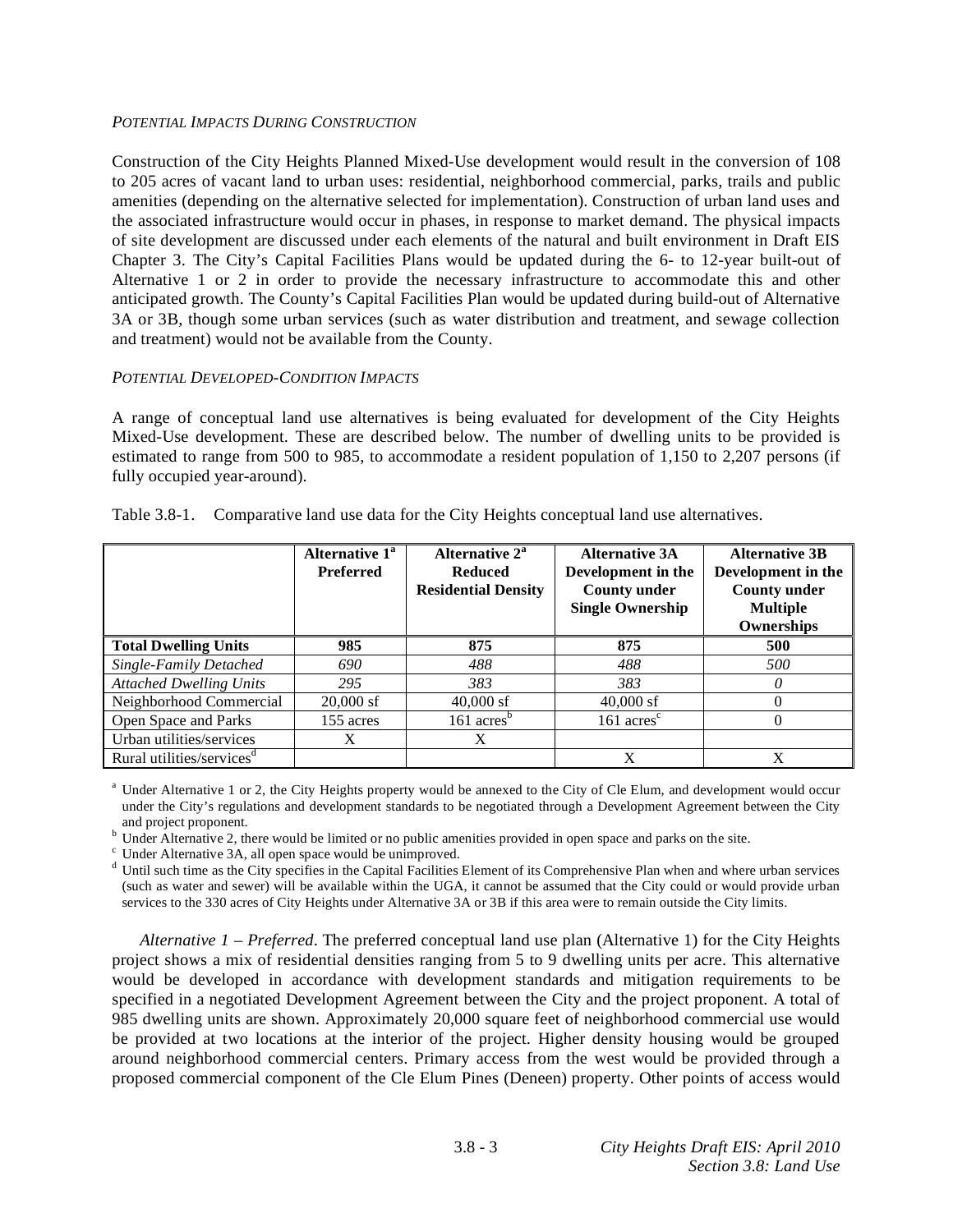include extensions of and improvements to Summit View Road, Montgomery Avenue, and Columbia Avenue.

 Annexation of the City Heights 330 acres would create contiguity with the City limits for the 348 acre Cle Elum Property Partners site to the north. This contiguity and road access improvements could stimulate development of this adjacent property. See the discussion of potential cumulative effects in Draft EIS Chapter 1, Section 1.5.

*Alternative 2 – Reduced Residential Density*. The Alternative 2 conceptual land use plan for the City Heights project would result in a reduced number of dwelling units (875) by lowering the density range to 4 to 9 units per acre. Under this Alternative, lower density, single-family detached homes most compatible with the existing residential neighborhood in town would be developed along the south edge of the property. Approximately 40,000 sq ft. of neighborhood commercial uses would be provided in two locations at the interior of the site. Vehicular access from the west would be provided from Alliance Road that runs from the northern edge of the western third of the site. Access via Fifth Street would be improved to serve the central portion of the site. Montgomery Avenue would not be improved under Alternative 2; it would only be used by emergency vehicles to access the site. As with Alternative 1, Summit View Road and Columbia Avenue would also be improved to serve project traffic. Improvements to Alliance Road could stimulate additional growth and development northwest of City Heights.

*Alternative 3A – No Annexation, Development within the County under Single Ownership*. The Alternative 3A conceptual land use plan would be essentially the same as Alternative 2: 875 dwelling units, approximately 40,000 sf of neighborhood commercial development, and primary access from the west via Alliance Road; therefore, the land use impacts of Alternative 3A may be similar to those described for Alternative 2. However, the City would have less certainty under Alternative 3A about development standards to be imposed to achieve high-quality architectural design and harmonious development adjacent to the existing City limits, as there is no interlocal agreement between the City and County at the time of this writing that would allow the City to influence development within the Urban Growth Area if this area were not annexed to the City.

*Alternative 3B – No Annexation, Development within the County under Multiple Ownerships*. The Alternative 3B conceptual land use plan for the City Heights property would consist of up to 17 parcels developed under multiple ownerships within Kittitas County. The total estimated number of dwelling units would be 500 single-family detached homes. The potential would be high for discontinuous development to occur over a longer period of time, with a probable non-cohesive pattern of development. It is unlikely that the buffer of natural vegetation to be retained along the south boundary of the site with Alternative 1, 2, or 3A would be retained by private property owners in Alternative 3B. As with Alternative 3A, the City of Cle Elum would have little or no influence over development standards for project build-out under Alternative 3B, due to the absence of an interlocal agreement with Kittitas County.

*Alternative*  $4 - No$  *Action.* Under Alternative 4, there would be no development on the City Heights property at this time; it would be left in its present condition.

Given that the City and County comprehensive land use plans identify a need for buildable area within Cle Elum and its UGA to accommodate the anticipated 20-year population growth, it is not anticipated that development of the City Heights Planned Mixed-Use development would change the land use patterns planned for by the City through its Comprehensive Plan, nor would development of the project create a need to expand the City's UGA to accommodate the upcoming 20-year population growth.